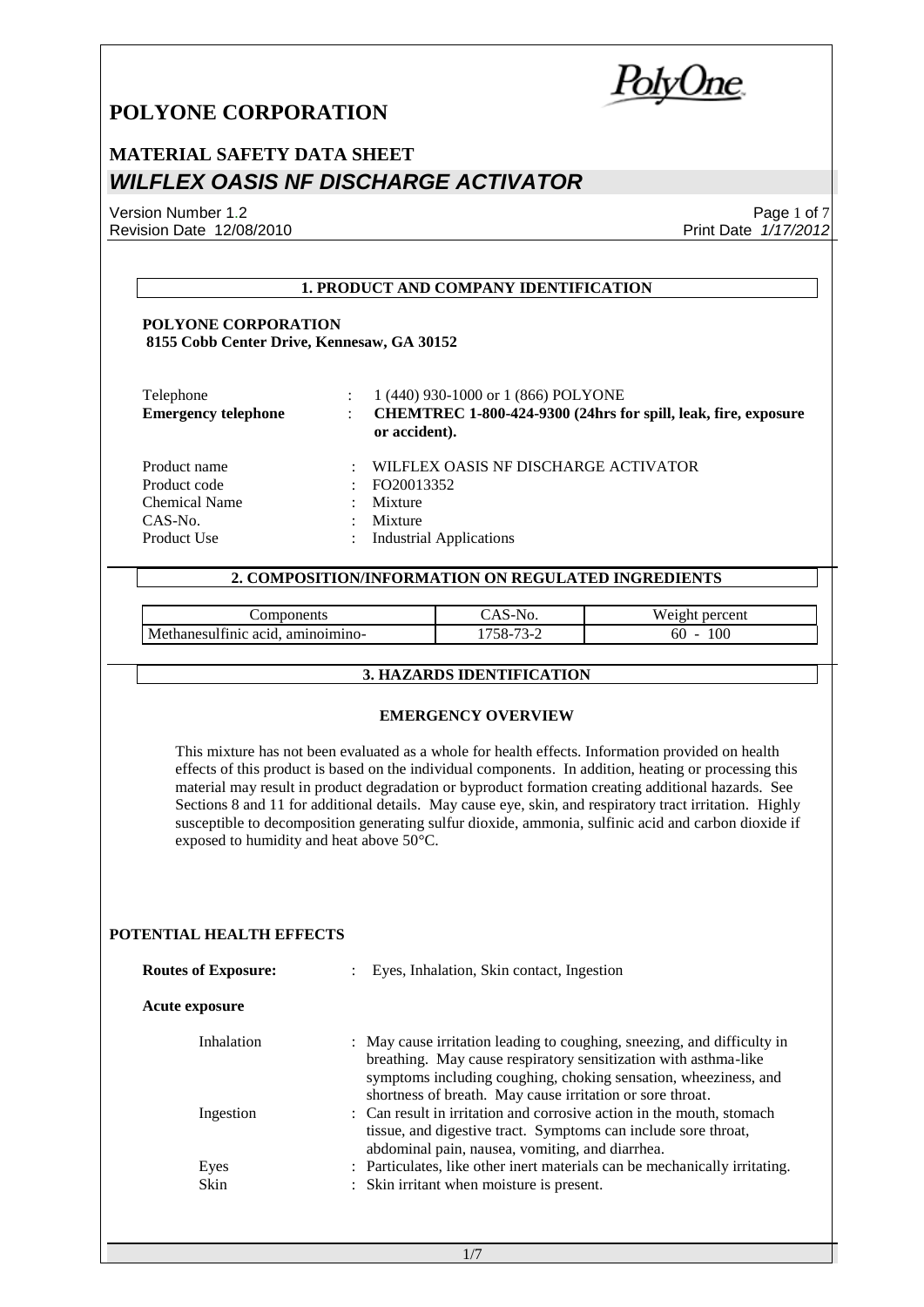PolyOne

## **MATERIAL SAFETY DATA SHEET** *WILFLEX OASIS NF DISCHARGE ACTIVATOR*

Version Number 1.2 Revision Date 12/08/2010

Page 2 of 7 Print Date *1/17/2012*

| <b>Chronic exposure</b>                                                                                                                                                                                                  | : Refer to Section 11 for Toxicological Information.                                                                                                                                                                                                                                                                                                                                                                                                                                                                                                                                                                                                                                                                                                                                                           |  |  |
|--------------------------------------------------------------------------------------------------------------------------------------------------------------------------------------------------------------------------|----------------------------------------------------------------------------------------------------------------------------------------------------------------------------------------------------------------------------------------------------------------------------------------------------------------------------------------------------------------------------------------------------------------------------------------------------------------------------------------------------------------------------------------------------------------------------------------------------------------------------------------------------------------------------------------------------------------------------------------------------------------------------------------------------------------|--|--|
| <b>Medical Conditions</b><br><b>Aggravated by Exposure:</b>                                                                                                                                                              | Individuals with chronic respiratory disorders (i.e. asthma, chronic<br>bronchitis, etc.) may be adversely affected by any airborne<br>contaminant.                                                                                                                                                                                                                                                                                                                                                                                                                                                                                                                                                                                                                                                            |  |  |
|                                                                                                                                                                                                                          | <b>4. FIRST AID MEASURES</b>                                                                                                                                                                                                                                                                                                                                                                                                                                                                                                                                                                                                                                                                                                                                                                                   |  |  |
| Inhalation                                                                                                                                                                                                               | Remove to fresh air. If breathing is irregular or stopped, administer<br>artificial respiration. When symptoms persist or in all cases of doubt<br>seek medical advice.                                                                                                                                                                                                                                                                                                                                                                                                                                                                                                                                                                                                                                        |  |  |
| Ingestion                                                                                                                                                                                                                | Do not induce vomiting without medical advice. When symptoms<br>persist or in all cases of doubt seek medical advice.                                                                                                                                                                                                                                                                                                                                                                                                                                                                                                                                                                                                                                                                                          |  |  |
| Eyes                                                                                                                                                                                                                     | Rinse immediately with plenty of water, also under the eyelids, for at<br>least 15 minutes. If eye irritation persists, seek medical attention.                                                                                                                                                                                                                                                                                                                                                                                                                                                                                                                                                                                                                                                                |  |  |
| Skin                                                                                                                                                                                                                     | Call a physician if irritation develops or persists.                                                                                                                                                                                                                                                                                                                                                                                                                                                                                                                                                                                                                                                                                                                                                           |  |  |
|                                                                                                                                                                                                                          | 5. FIRE-FIGHTING MEASURES                                                                                                                                                                                                                                                                                                                                                                                                                                                                                                                                                                                                                                                                                                                                                                                      |  |  |
| Flash point                                                                                                                                                                                                              | not applicable                                                                                                                                                                                                                                                                                                                                                                                                                                                                                                                                                                                                                                                                                                                                                                                                 |  |  |
| <b>Flammable Limits</b><br>Upper explosion limit<br>Lower explosion limit<br>Autoignition temperature<br>Suitable extinguishing media<br><b>Special Fire Fighting</b><br>Procedures<br>Unusual Fire/Explosion<br>Hazards | no data available<br>no data available<br>$\ddot{\cdot}$<br>not applicable<br>$\ddot{\cdot}$<br>Water. Foam. Dry powder. Carbon dioxide<br>$\ddot{\cdot}$<br>Fullface self-contained breathing apparatus (SCBA) used in positive<br>pressure mode should be worn to prevent inhalation of airborne<br>contaminants. May release high amount of nitrogen if inadvertenly<br>heated above 50°C (122°F) or stored incorrectly. Do not allow run-<br>off from fire fighting to enter drains or water courses.<br>Carbon dioxide (CO2), carbon monoxide (CO), oxides of nitrogen<br>(NOx), hydrogen cyanide, other hazardous materials, and smoke are<br>all possible. Material may decompose after long exposure to high<br>moisture level. May decompose when heated above $50^{\circ}$ C or<br>involved in fire. |  |  |
|                                                                                                                                                                                                                          | <b>6. ACCIDENTAL RELEASE MEASURES</b>                                                                                                                                                                                                                                                                                                                                                                                                                                                                                                                                                                                                                                                                                                                                                                          |  |  |
| Personal precautions                                                                                                                                                                                                     | Remove all sources of ignition. Avoid dust formation. Wear<br>appropriate personal protection during cleanup, such as impervious<br>gloves, boots and coveralls.                                                                                                                                                                                                                                                                                                                                                                                                                                                                                                                                                                                                                                               |  |  |
|                                                                                                                                                                                                                          |                                                                                                                                                                                                                                                                                                                                                                                                                                                                                                                                                                                                                                                                                                                                                                                                                |  |  |

2/7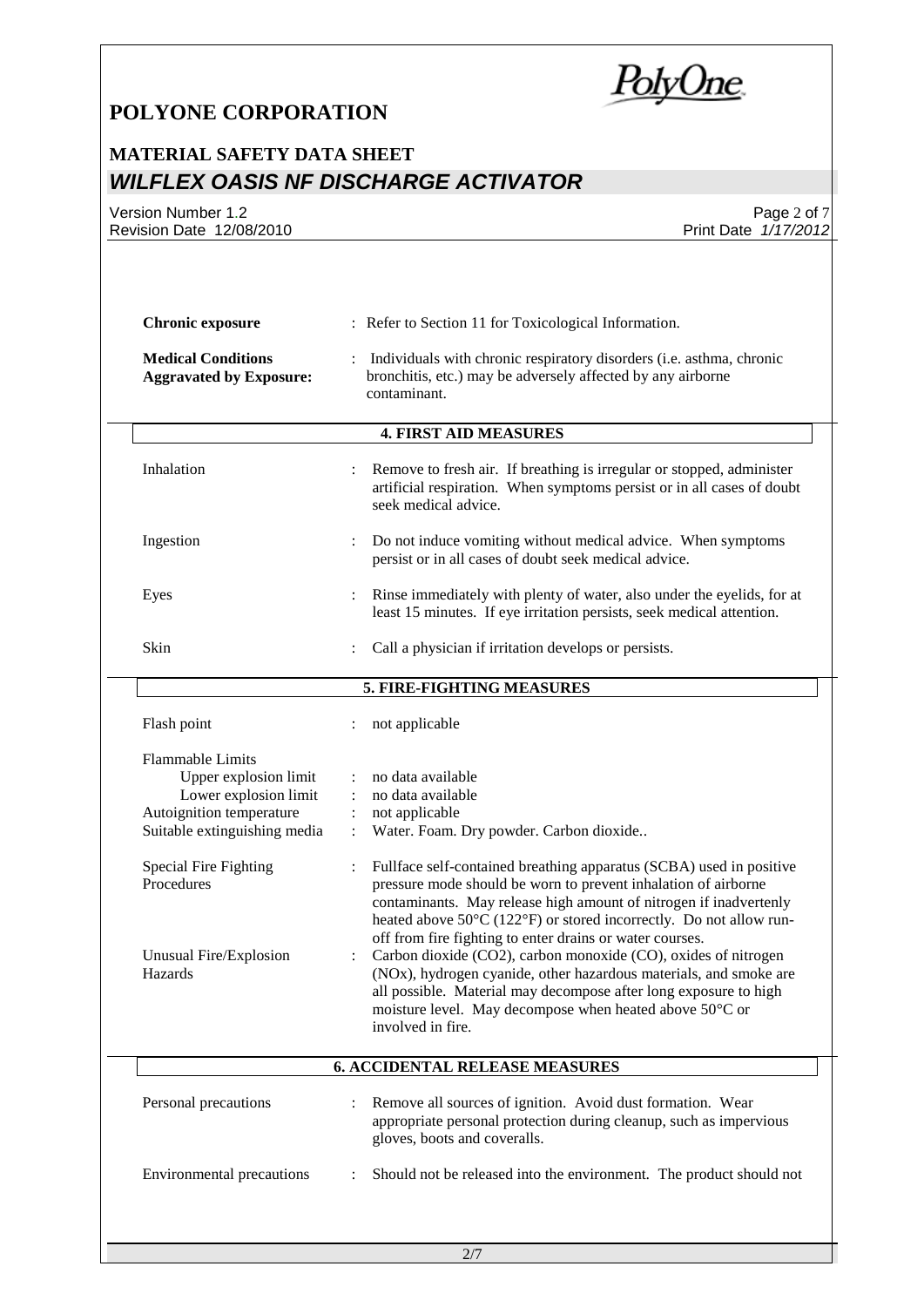PolyOne

### **MATERIAL SAFETY DATA SHEET** *WILFLEX OASIS NF DISCHARGE ACTIVATOR*

| Version Number 1.2<br>Revision Date 12/08/2010 | Page 3 of 7<br>Print Date 1/17/2012                                                                                                                                                                                                                                                                                                                                                                                                                                                                                                                                                                                                                                                                                                                                                                                                                                                                                                                                                                                                                                                                                                                                                                                                                                                                                                                                                                       |  |  |
|------------------------------------------------|-----------------------------------------------------------------------------------------------------------------------------------------------------------------------------------------------------------------------------------------------------------------------------------------------------------------------------------------------------------------------------------------------------------------------------------------------------------------------------------------------------------------------------------------------------------------------------------------------------------------------------------------------------------------------------------------------------------------------------------------------------------------------------------------------------------------------------------------------------------------------------------------------------------------------------------------------------------------------------------------------------------------------------------------------------------------------------------------------------------------------------------------------------------------------------------------------------------------------------------------------------------------------------------------------------------------------------------------------------------------------------------------------------------|--|--|
| Methods for cleaning up                        | be allowed to enter drains, water courses or the soil. For large spills,<br>dike far ahead of liquid spill for later disposal.<br>Sweep up or vacuum up spillage and collect in suitable container for<br>disposal. Collect and seal in properly labeled containers for disposal.                                                                                                                                                                                                                                                                                                                                                                                                                                                                                                                                                                                                                                                                                                                                                                                                                                                                                                                                                                                                                                                                                                                         |  |  |
|                                                |                                                                                                                                                                                                                                                                                                                                                                                                                                                                                                                                                                                                                                                                                                                                                                                                                                                                                                                                                                                                                                                                                                                                                                                                                                                                                                                                                                                                           |  |  |
| Handling                                       | 7. HANDLING AND STORAGE<br>Wear personal protective equipment. Avoid formation of respirable<br>particles. Do not breathe vapours/dust. Take measures to prevent the<br>build up of electrostatic charge. Provide for appropriate exhaust<br>ventilation and dust collection at machinery. Avoid dust formation.<br>In case of insufficient ventilation, wear suitable respiratory<br>equipment meeting the requirements of AS1716 and AS 1717.                                                                                                                                                                                                                                                                                                                                                                                                                                                                                                                                                                                                                                                                                                                                                                                                                                                                                                                                                           |  |  |
| Storage                                        | Store in a cool (below 35°C), dry area out of direct sunlight. Protect<br>from atmospheric moisture. Store away from oxidizing agents. Do<br>not add to hot materials; do not grind or subject to frictional heat as<br>decomposition may occur.                                                                                                                                                                                                                                                                                                                                                                                                                                                                                                                                                                                                                                                                                                                                                                                                                                                                                                                                                                                                                                                                                                                                                          |  |  |
| 8. EXPOSURE CONTROLS/PERSONAL PROTECTION       |                                                                                                                                                                                                                                                                                                                                                                                                                                                                                                                                                                                                                                                                                                                                                                                                                                                                                                                                                                                                                                                                                                                                                                                                                                                                                                                                                                                                           |  |  |
| Respiratory protection                         | Provide general and/or local exhaust ventilation to control airborne<br>contaminant levels below the exposure guidelines. OSHA PEL for<br>Thiourea Dioxide is TWA 10 mg/m <sup>3</sup> . When workers are facing<br>concentrations above the exposure limit they must use appropriate<br>certified respirators. Employees using respirators must be properly<br>trained. Employees using respirators must be properly trained.<br>Employers must follow applicable regulations such as OSHA 29 CFR<br>1910.134. Seek professional advice prior to respirator selection and<br>use. Follow OSHA respirator regulations (29 CFR 1910.134) and, if<br>necessary, wear a MSHA/NIOSH-approved respirator. Select<br>respirator based on its suitability to provide adequate worker<br>protection for given working conditions, level of airborne<br>contamination, and presence of sufficient oxygen. For emergency or<br>non-routine operations (cleaning spills, reactor vessels, or storage<br>tanks) wear an SCBA. Warning! Air-purifying equipment<br>respirators do not protect workers in oxygen-deficient atmospheres.<br>If respirators are used, OSHA requires a written respirator protection<br>program that includes at least: medical certification, training, fit-<br>testing, periodic environmental monitoring, maintenance, inspection,<br>cleaning, and convenient, sanitary storage areas. |  |  |
| Eye/Face Protection                            | Safety glasses                                                                                                                                                                                                                                                                                                                                                                                                                                                                                                                                                                                                                                                                                                                                                                                                                                                                                                                                                                                                                                                                                                                                                                                                                                                                                                                                                                                            |  |  |
| Hand protection                                | Protective gloves                                                                                                                                                                                                                                                                                                                                                                                                                                                                                                                                                                                                                                                                                                                                                                                                                                                                                                                                                                                                                                                                                                                                                                                                                                                                                                                                                                                         |  |  |
| Skin and body protection                       | Long sleeved shirts and long pants are adequate for normal handling.<br>Where operations present a splash or spill potential, employees<br>should wear chemically resistant clothing, boots, apron, gloves, and                                                                                                                                                                                                                                                                                                                                                                                                                                                                                                                                                                                                                                                                                                                                                                                                                                                                                                                                                                                                                                                                                                                                                                                           |  |  |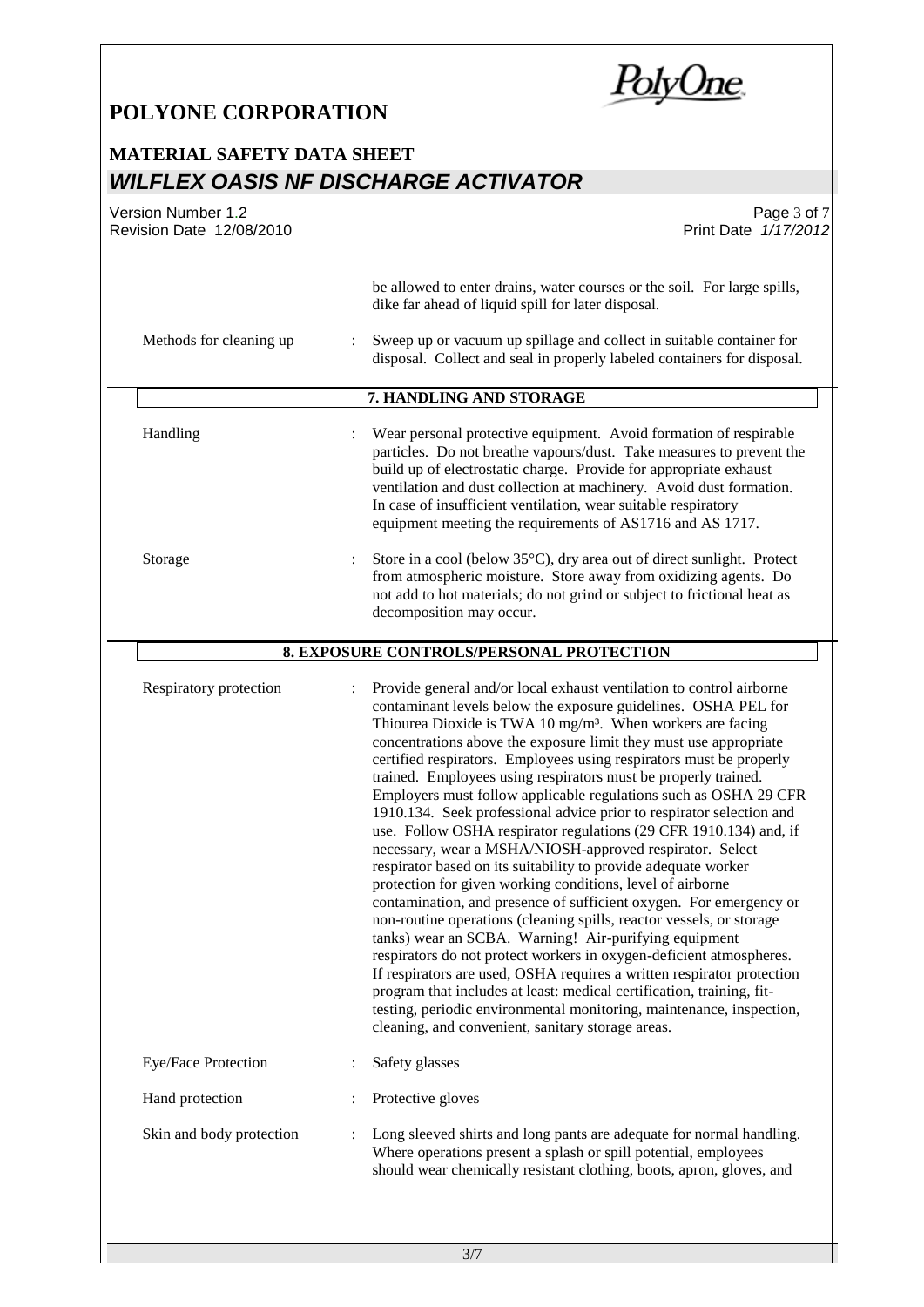PolyOne

 $\overline{a}$ 

 $\overline{a}$ 

## **MATERIAL SAFETY DATA SHEET** *WILFLEX OASIS NF DISCHARGE ACTIVATOR*

Version Number 1.2 Revision Date 12/08/2010

Page 4 of 7 Print Date *1/17/2012*

|                                                                                                           | eye/face protection.                                                                                                                                                                                                                                                                                                                                                                                                                                                                                                                                                                                                                                                   |                                                                                                                              |                                                                                                                  |  |  |  |
|-----------------------------------------------------------------------------------------------------------|------------------------------------------------------------------------------------------------------------------------------------------------------------------------------------------------------------------------------------------------------------------------------------------------------------------------------------------------------------------------------------------------------------------------------------------------------------------------------------------------------------------------------------------------------------------------------------------------------------------------------------------------------------------------|------------------------------------------------------------------------------------------------------------------------------|------------------------------------------------------------------------------------------------------------------|--|--|--|
|                                                                                                           |                                                                                                                                                                                                                                                                                                                                                                                                                                                                                                                                                                                                                                                                        |                                                                                                                              |                                                                                                                  |  |  |  |
| <b>Additional Protective</b><br>Measures                                                                  | When using, do not eat, drink or smoke.                                                                                                                                                                                                                                                                                                                                                                                                                                                                                                                                                                                                                                |                                                                                                                              |                                                                                                                  |  |  |  |
| General Hygiene<br>Considerations                                                                         | : Do not breathe dust or spray mist. Handle in accordance with good<br>industrial hygiene and safety practices.                                                                                                                                                                                                                                                                                                                                                                                                                                                                                                                                                        |                                                                                                                              |                                                                                                                  |  |  |  |
| Engineering measures                                                                                      | Adequate ventilation and/or appropriate respiratory protection may<br>$\ddot{\phantom{a}}$<br>also be necessary to minimize employee exposure to processing<br>vapors.                                                                                                                                                                                                                                                                                                                                                                                                                                                                                                 |                                                                                                                              |                                                                                                                  |  |  |  |
| Exposure $limit(s)$                                                                                       |                                                                                                                                                                                                                                                                                                                                                                                                                                                                                                                                                                                                                                                                        |                                                                                                                              |                                                                                                                  |  |  |  |
|                                                                                                           |                                                                                                                                                                                                                                                                                                                                                                                                                                                                                                                                                                                                                                                                        |                                                                                                                              |                                                                                                                  |  |  |  |
|                                                                                                           | 9. PHYSICAL AND CHEMICAL PROPERTIES                                                                                                                                                                                                                                                                                                                                                                                                                                                                                                                                                                                                                                    |                                                                                                                              |                                                                                                                  |  |  |  |
| Form<br>Appearance<br>Colour<br>Odour<br>Melting point/range<br><b>Boiling Point:</b><br>Water solubility | : solid<br>: powder<br>: NO PIGMENT<br>: very faint<br>: not applicable<br>: not applicable<br>: negligible                                                                                                                                                                                                                                                                                                                                                                                                                                                                                                                                                            | Evaporation rate<br>Specific Gravity<br><b>Bulk</b> density<br>Vapour pressure<br>Vapour density<br>pH                       | Not applicable<br>1.6<br>$\ddot{\cdot}$<br>Not established<br>not applicable<br>not applicable<br>Not applicable |  |  |  |
|                                                                                                           | <b>10. STABILITY AND REACTIVITY</b>                                                                                                                                                                                                                                                                                                                                                                                                                                                                                                                                                                                                                                    |                                                                                                                              |                                                                                                                  |  |  |  |
| Stability                                                                                                 | incompatibles.                                                                                                                                                                                                                                                                                                                                                                                                                                                                                                                                                                                                                                                         | Thiourea Dioxide may decompose on lengthy exposure to high<br>temperature and humidity. Avoid heat, humidity and exposure to |                                                                                                                  |  |  |  |
| Hazardous Polymerization                                                                                  |                                                                                                                                                                                                                                                                                                                                                                                                                                                                                                                                                                                                                                                                        |                                                                                                                              |                                                                                                                  |  |  |  |
| Conditions to avoid                                                                                       | Heat, flames and sparks.                                                                                                                                                                                                                                                                                                                                                                                                                                                                                                                                                                                                                                               |                                                                                                                              |                                                                                                                  |  |  |  |
| <b>Incompatible Materials</b>                                                                             | Strong oxidizers, Product reacts with water. Take precautions to<br>$\ddot{\cdot}$<br>avoid contact with atmospheric moisture and incompatibilities.                                                                                                                                                                                                                                                                                                                                                                                                                                                                                                                   |                                                                                                                              |                                                                                                                  |  |  |  |
| Hazardous decomposition<br>products                                                                       | Carbon dioxide (CO2), carbon monoxide (CO), oxides of nitrogen<br>(NOx), other hazardous materials, and smoke are all possible. May<br>release high amount of nitrogen if inadvertenly heated above 50°C<br>(122°F) or stored incorrectly. Pressure inside the container can<br>increase and cause its rupture. Decomposition products are<br>flammable. May form explosive smoke/air mixtures if inadvertently<br>heated above $50^{\circ}$ C (122 $^{\circ}$ F) or stored incorrectly. Thermal oxidative<br>decomposition of Thiourea Dioxide can produce toxic fumes of<br>carbon monoxide, carbon dioxide, hydrogen cyanide, nitrogen oxides<br>and sulfur oxides. |                                                                                                                              |                                                                                                                  |  |  |  |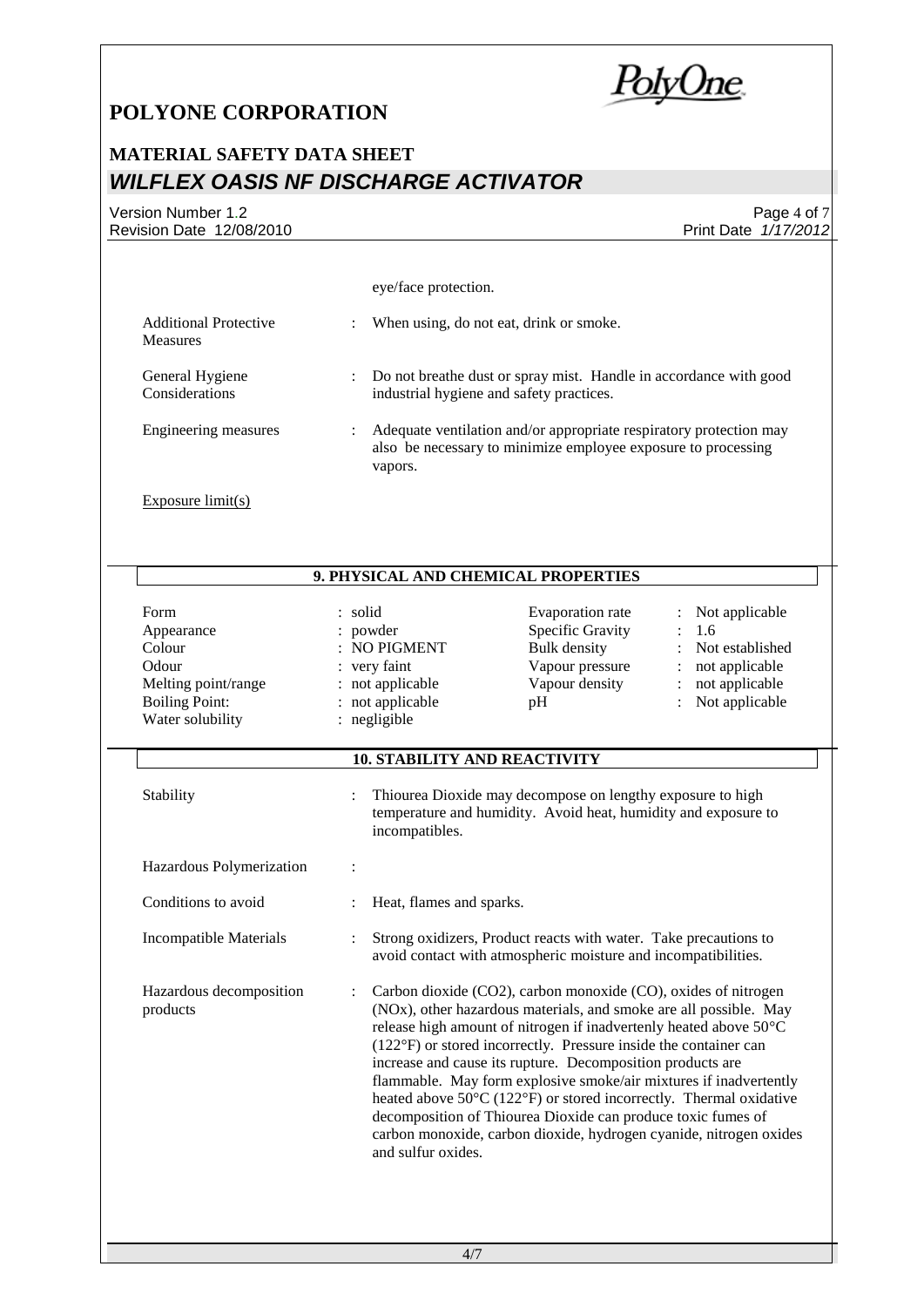PolyOne

## **MATERIAL SAFETY DATA SHEET** *WILFLEX OASIS NF DISCHARGE ACTIVATOR*

#### Version Number 1.2 Revision Date 12/08/2010

Page 5 of 7 Print Date *1/17/2012*

#### **11. TOXICOLOGICAL INFORMATION**

This mixture has not been evaluated as a whole for health effects. Exposure effects listed are based on existing health data for the individual components which comprise the mixture.

#### Toxicity Overview

This product contains the following components which in their pure form have the following characteristics:

| $CAS-N0$ . | Chemical Name         | Effect   | Target Organ            |
|------------|-----------------------|----------|-------------------------|
| 1758-73-2  | Methanesulfinic acid. | Irritant | Eyes, Skin, Respiratory |
|            | aminoimino-           |          | system.                 |

#### LC50 / LD50

 $\overline{a}$ 

 $\overline{a}$ 

UN Number<br>Packing Group 111 Packing Group III<br>Label Required 4.2

Label Required

This product contains the following components which, in their pure form, have the following toxicity data:

| CAS-No.   | Chemical Name         | Route        | $V$ alue      | Species |
|-----------|-----------------------|--------------|---------------|---------|
| !758-73-2 | Methanesulfinic acid. | LD50<br>)ral | $1,120$ mg/kg | rat     |
|           | aminoimino-           |              |               |         |

|                                                                                                |     | <b>12. ECOLOGICAL INFORMATION</b>                                                                                                                                                                                                                 |  |
|------------------------------------------------------------------------------------------------|-----|---------------------------------------------------------------------------------------------------------------------------------------------------------------------------------------------------------------------------------------------------|--|
| Persistence and degradability<br><b>Environmental Toxicity</b>                                 |     | no data available<br>no data available                                                                                                                                                                                                            |  |
| <b>Bioaccumulation Potential</b>                                                               |     | no data available                                                                                                                                                                                                                                 |  |
| Additional advice                                                                              |     | no data available                                                                                                                                                                                                                                 |  |
|                                                                                                |     | <b>13. DISPOSAL CONSIDERATIONS</b>                                                                                                                                                                                                                |  |
| Product                                                                                        |     | The generator of waste material has the responsibility for proper<br>waste classification, transportation and disposal in accordance with<br>applicable federal, state/provincial and local regulations.                                          |  |
| Contaminated packaging                                                                         |     | Recycling is preferred when possible. The generator of waste<br>material has the responsibility for proper waste classification,<br>transportation and disposal in accordance with applicable federal,<br>state/provincial and local regulations. |  |
|                                                                                                |     | <b>14. TRANSPORT INFORMATION</b>                                                                                                                                                                                                                  |  |
| U.S. DOT Classification<br>Proper Shipping Name:<br>Technical Name:<br>Hazard Class / Division | 4.2 | Thiourea dioxide                                                                                                                                                                                                                                  |  |
|                                                                                                |     |                                                                                                                                                                                                                                                   |  |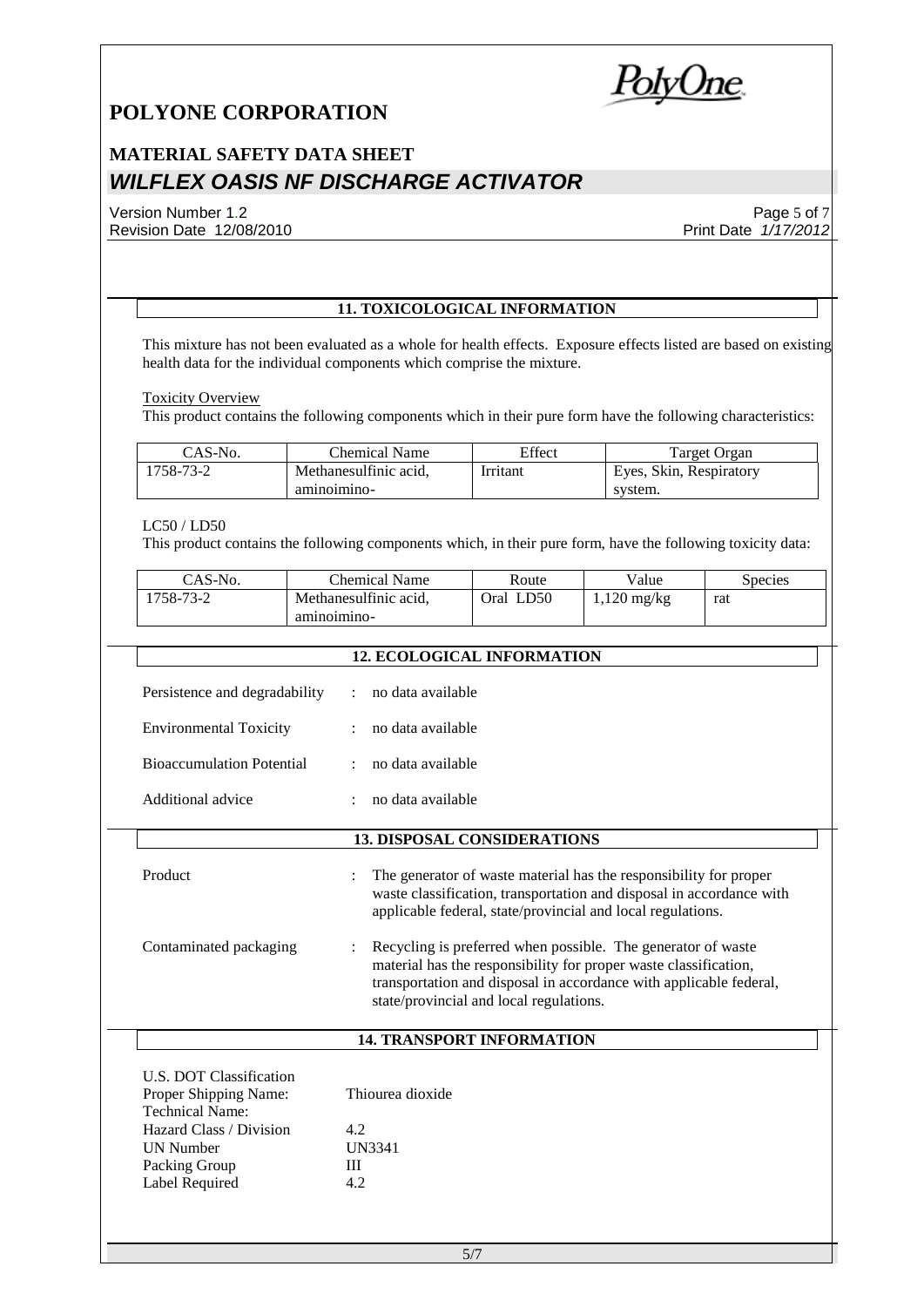PolyOne

### **MATERIAL SAFETY DATA SHEET** *WILFLEX OASIS NF DISCHARGE ACTIVATOR*

Version Number 1.2 Revision Date 12/08/2010

Page 6 of 7 Print Date *1/17/2012*

| IMO/IMDG (maritime)                                                         | Refer to specific regulation.                                                                                                                                                                                                                    |
|-----------------------------------------------------------------------------|--------------------------------------------------------------------------------------------------------------------------------------------------------------------------------------------------------------------------------------------------|
|                                                                             | <b>15. REGULATORY INFORMATION</b>                                                                                                                                                                                                                |
| <b>US</b> Regulations:                                                      |                                                                                                                                                                                                                                                  |
| <b>OSHA Status</b>                                                          | Classified as hazardous based on components.<br>$\ddot{\cdot}$                                                                                                                                                                                   |
| <b>TSCA Status</b>                                                          | All components of this product are listed on or exempt from the<br>TSCA Inventory.                                                                                                                                                               |
|                                                                             | US. EPA CERCLA Hazardous Substances (40 CFR 302)                                                                                                                                                                                                 |
| not applicable                                                              |                                                                                                                                                                                                                                                  |
| California Proposition<br>65                                                | Not applicable<br>$\mathcal{L}^{\mathcal{L}}$ .                                                                                                                                                                                                  |
|                                                                             |                                                                                                                                                                                                                                                  |
|                                                                             | SARA Title III Section 302 Extremely Hazardous Substance                                                                                                                                                                                         |
|                                                                             |                                                                                                                                                                                                                                                  |
|                                                                             |                                                                                                                                                                                                                                                  |
|                                                                             |                                                                                                                                                                                                                                                  |
| SARA Title III Section 313 Toxic Chemicals:<br><b>Canadian Regulations:</b> |                                                                                                                                                                                                                                                  |
|                                                                             | National Pollutant Release Inventory (NPRI)                                                                                                                                                                                                      |
| not applicable                                                              |                                                                                                                                                                                                                                                  |
| <b>WHMIS Classification</b>                                                 | D2B<br>$\cdot$                                                                                                                                                                                                                                   |
| <b>DSL</b>                                                                  | All components of this product are on the Canadian Domestic<br>$\ddot{\cdot}$<br>Substances List (DSL) or are exempt.                                                                                                                            |
| National Inventories:                                                       |                                                                                                                                                                                                                                                  |
| Australia AICS                                                              | Unless specific chemicals are identified under this section, this product is Not Applicable under this regulation<br>Unless specific chemicals are identified under this section, this product is Not Applicable under this regulation<br>Listed |